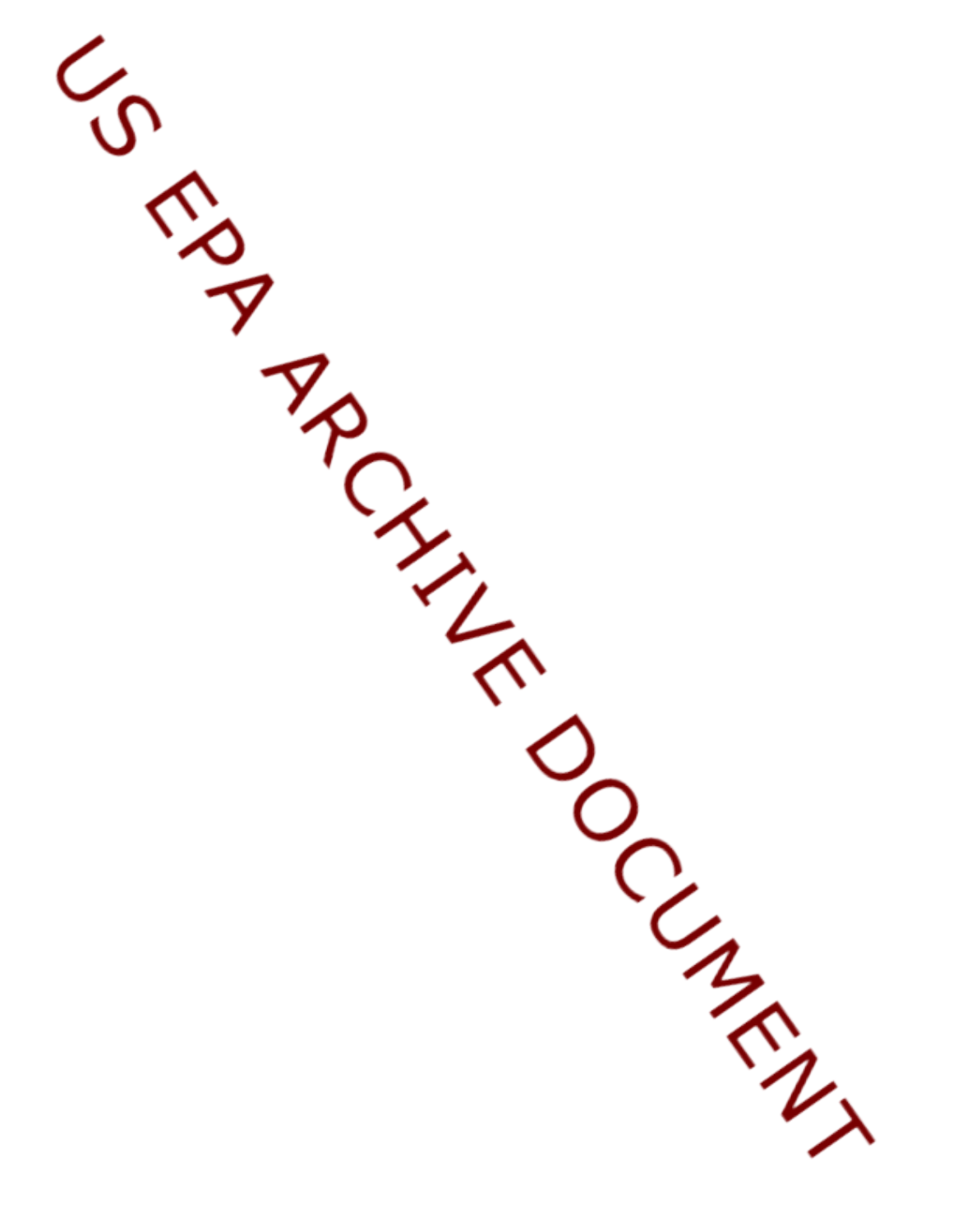| ゾ<br>ن ل<br><b>ASSISTENTIAL PROTE</b>                                          | Office of Research and Development<br>Washington, D.C. 20460<br><b>ET</b>                                                 |
|--------------------------------------------------------------------------------|---------------------------------------------------------------------------------------------------------------------------|
| ENVIRONMENTAL TECHNOLOGY VERIFICATION PROGRAM<br><b>VERIFICATION STATEMENT</b> |                                                                                                                           |
| <b>TECHNOLOGY TYPE:</b>                                                        | FIELD PORTABLE GAS CHROMATOGRAPH/MASS<br><b>SPECTROMETER</b>                                                              |
| <b>APPLICATION:</b>                                                            | <b>MEASUREMENT OF VOLATILE ORGANICS IN SOIL, WATER, AND</b><br><b>SOIL GAS</b>                                            |
| <b>TECHNOLOGY NAME:</b>                                                        | <b>EM640TM</b>                                                                                                            |
| COMPANY:<br><b>ADDRESS:</b>                                                    | BRUKER-FRANZEN ANALYTICAL SYSTEMS, INC.<br><b>19 FORTUNE DRIVE, MANNING PARK</b><br><b>BILLERICA, MASSACHUSETTS 01821</b> |

UNITED STATES ENVIRONMENTAL PROTECTION AGENCY

PHONE: **(508) 667-9580** 

NITED STAT

The U.S. Environmental Protection Agency (EPA) has created a program to facilitate the deployment of innovative environmental technologies through performance verification and information dissemination. The goal of the Environmental Technology Verification (ETV) Program is to further environmental protection by substantially accelerating the acceptance and use of improved and more cost effective technologies. The ETV is intended to assist and inform those involved in the design, distribution, permitting, and purchase of environmental technologies. This verification statement provides a summary of the demonstration and results for the Bruker-Franzen Analytical Systems, Inc. EM640™ field portable gas chromatograph/mass spectrometer (GC/MS) system.

## **PROGRAM OPERATION**

The EPA, in partnership with recognized testing organizations, objectively and systematically evaluates the performance of innovative technologies. Together, with the full participation of the technology developer, they develop plans, conduct tests, collect and analyze data, and report findings. The evaluations are conducted according to a rigorous demonstration plan and established protocols for quality assurance. The EPA's National Exposure Research Laboratory, which conducts demonstrations of site characterization and monitoring technologies, selected Sandia National Laboratories, Albuquerque, New Mexico, as the testing organization for field portable GC/MS systems.

## **DEMONSTRATION DESCRIPTION**

In July and September 1995, the performance of two field transportable GC/MS systems was determined under field conditions. Each system was independently evaluated by comparing field analysis results to those obtained using approved reference methods. Performance evaluation (PE), spiked, and environmental samples were used to independently assess the accuracy, precision, and comparability of each instrument.

The demonstration was designed to detect and measure a series of primary target analytes in water, soil, and soil gas. The primary target analytes at the U.S. Department of Energy's Savannah River Site in Aiken, South Carolina, were trichloroethene and tetrachloroethene. The primary analytes at Wurtsmith Air Force Base in Oscoda, Michigan, were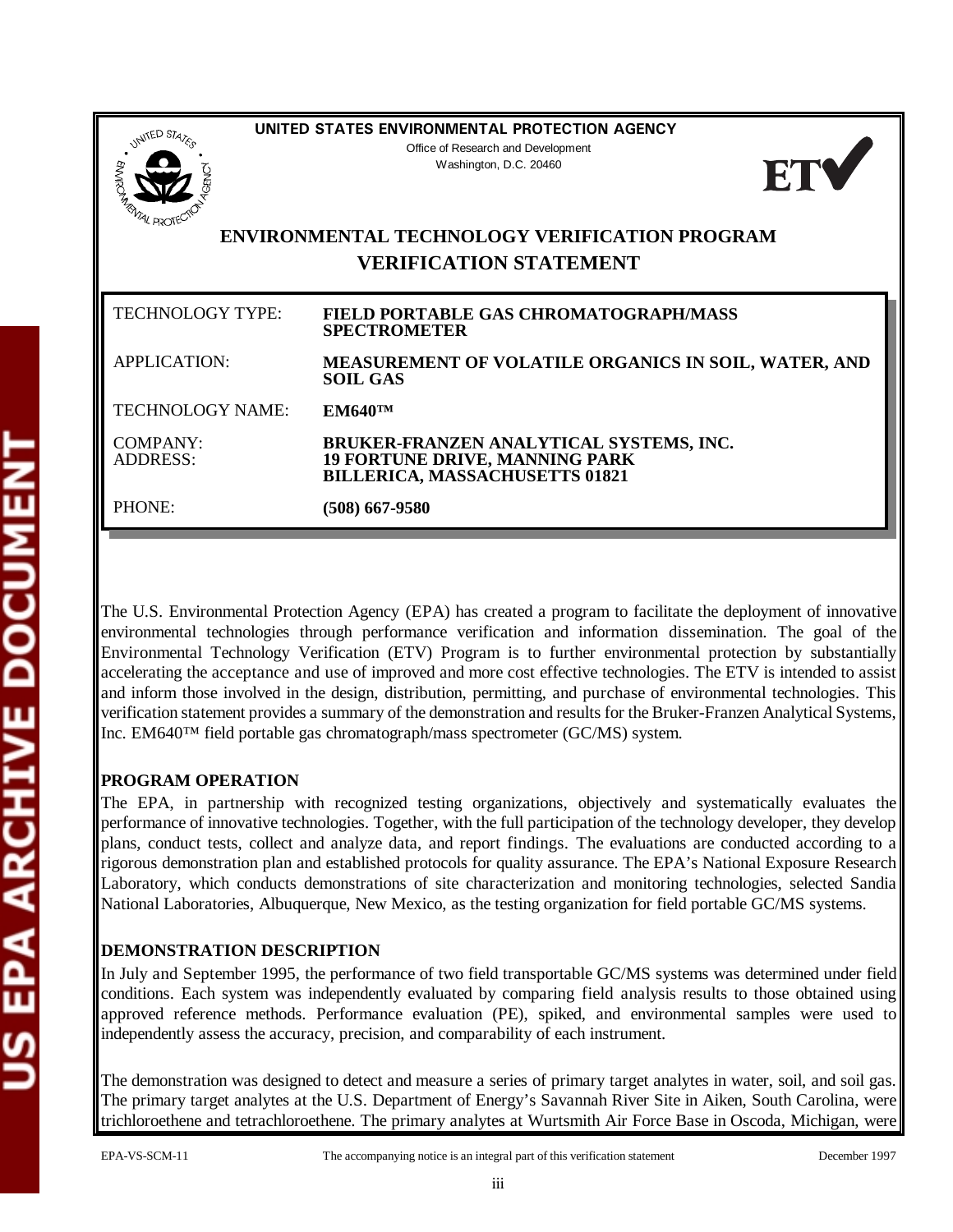benzene, toluene, and xylenes. Secondary analytes at the Michigan site included a variety of chlorinated organic solvents. The sites were chosen because they exhibit a wide range of concentrations for most of the analytes and provided different climatic and geological conditions. The conditions at each of these sites represent typical, but not all inclusive, conditions under which the technology would be expected to operate. Details of the demonstration, including a data summary and discussion of results may be found in the report entitled "Environmental Technology Verification Report, Field Portable Gas Chromatograph/Mass Spectrometer, Bruker-Franzen Analytical Systems, Inc. EM640™." The EPA document number for this report is EPA/600/R-97/149.

## **TECHNOLOGY DESCRIPTION**

GC/MS is a proven laboratory analytical technology that has been used in environmental laboratories for many years. The combination of gas chromatography and mass spectrometry enables the rapid separation and identification of individual compounds in complex mixtures. The gas chromatograph separates the sample extract into individual components. The mass spectrometer then ionizes each component which provides the energy to fragment the molecules into characteristic ions. These ion fragments are then separated by mass and detected as charged particles, which constitutes a mass spectrum. This spectrum can be used in the identification and quantitation of each component in the sample extract. For nontarget or unknown analytes the mass spectrum is compared to a computerized library of compounds to provide identification of the unknown. Field transportable GC/MS is a versatile technique that can be used to provide rapid screening data or laboratory quality confirmatory analyses. In most systems, the instrument configuration can also be quickly changed to accommodate different inlets for media such as soil, soil gas, and water. As with all field analytical studies, it may be necessary to send a portion of the samples to an independent laboratory for confirmatory analyses.

The  $EM640<sup>TM</sup>$  is a commercially available GC/MS system that provides laboratory-grade performance in a field transportable package. The instrument is ruggedized and may be operated during transport. It weighs about 140 lbs and can be transported and operated in a small van. The  $EM640^{TM}$  used in the demonstration used a Spray-and-Trap Water Sampler, direct injection for soil gas, and heated headspace analysis for soil samples. The minimum detection limit is 1 ppb for soil gas,  $1\mu$ g/L for water, and 50  $\mu$ g/kg for soil. The instrument requires a skilled operator; recommended training is one week for a chemist with GC/MS experience. At the time of testing, the baseline cost of the  $EM640^{\text{TM}}$ was \$170,000 plus the cost of the inlet system.

## **VERIFICATION OF PERFORMANCE**

The observed performance characteristics of the EM640™ include the following:

- **Throughput:** The throughput was approximately 5 samples per hour for all media when the instrument was operated in the rapid analysis mode. Throughput would decrease if the instrument were operated in the analytical mode.
- ! **Completeness:** The EM640™ detected greater than 99 percent of the target compounds reported by the reference laboratory.
- **Precision:** Precision was calculated from the analysis of a series of duplicate samples from each media. The results are reported in terms of relative percent difference (RPD). The values compiled from both sites generally fell within the range of 0 to 40 percent RPD for soil and 0 to 50 percent for the water and soil gas samples.